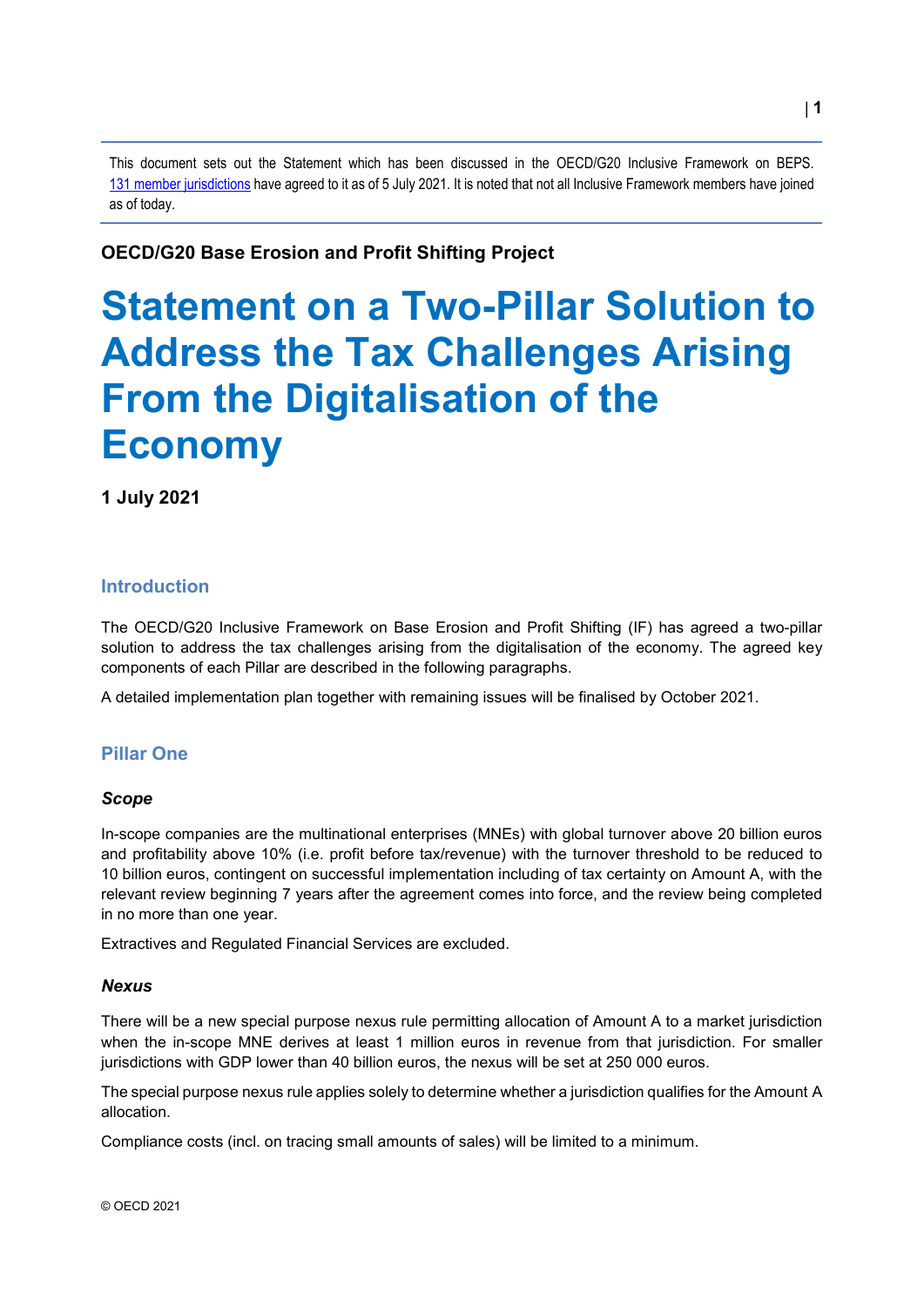# *Quantum*

For in-scope MNEs, between 20-30% of residual profit defined as profit in excess of 10% of revenue will be allocated to market jurisdictions with nexus using a revenue-based allocation key.

## *Revenue sourcing*

Revenue will be sourced to the end market jurisdictions where goods or services are used or consumed. To facilitate the application of this principle, detailed source rules for specific categories of transactions will be developed. In applying the sourcing rules, an MNE must use a reliable method based on the MNE's specific facts and circumstances.

## *Tax base determination*

The relevant measure of profit or loss of the in-scope MNE will be determined by reference to financial accounting income, with a small number of adjustments.

Losses will be carried forward.

## *Segmentation*

Segmentation will occur only in exceptional circumstances where, based on the segments disclosed in the financial accounts, a segment meets the scope rules.

## *Marketing and distribution profits safe harbour*

Where the residual profits of an in-scope MNE are already taxed in a market jurisdiction, a marketing and distribution profits safe harbour will cap the residual profits allocated to the market jurisdiction through Amount A. Further work on the design of the safe harbour will be undertaken, including to take into account the comprehensive scope.

## *Elimination of double taxation*

Double taxation of profit allocated to market jurisdictions will be relieved using either the exemption or credit method.

The entity (or entities) that will bear the tax liability will be drawn from those that earn residual profit.

## *Tax certainty*

In-scope MNEs will benefit from dispute prevention and resolution mechanisms, which will avoid double taxation for Amount A, including all issues related to Amount A (e.g. transfer pricing and business profits disputes), in a mandatory and binding manner. Disputes on whether issues may relate to Amount A will be solved in a mandatory and binding manner, without delaying the substantive dispute prevention and resolution mechanism.

Consideration will be given to an elective binding dispute resolution mechanism for issues related to Amount A for developing economies that are eligible for deferral of their BEPS Action 14 peer review and have no or low levels of MAP disputes.

## **2** |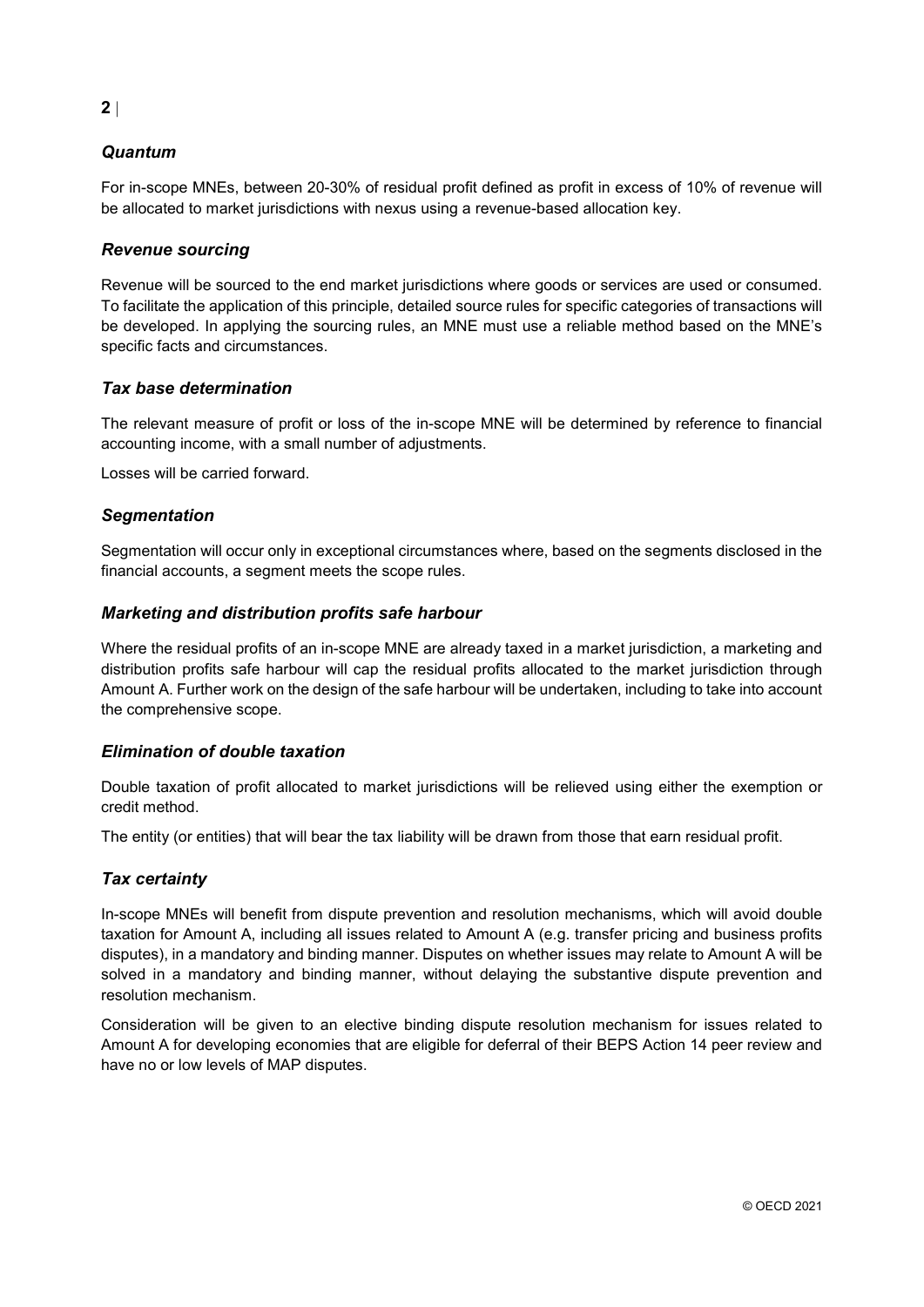## *Amount B*

The application of the arm's length principle to in-country baseline marketing and distribution activities will be simplified and streamlined, with a particular focus on the needs of low capacity countries. This work will be completed by the end of 2022.

## *Administration*

The tax compliance will be streamlined (including filing obligations) and allow MNEs to manage the process through a single entity.

## *Unilateral measures*

This package will provide for appropriate coordination between the application of the new international tax rules and the removal of all Digital Service Taxes and other relevant similar measures on all companies.

## *Implementation*

The multilateral instrument through which Amount A is implemented will be developed and opened for signature in 2022, with Amount A coming into effect in 2023.

## **Pillar Two**

## *Overall design*

Pillar Two consists of:

- two interlocking domestic rules (together the Global anti-Base Erosion Rules (GloBE) rules): (i) an Income Inclusion Rule (IIR), which imposes top-up tax on a parent entity in respect of the low taxed income of a constituent entity; and (ii) an Undertaxed Payment Rule (UTPR), which denies deductions or requires an equivalent adjustment to the extent the low tax income of a constituent entity is not subject to tax under an IIR; and
- a treaty-based rule (the Subject to Tax Rule (STTR)) that allows source jurisdictions to impose limited source taxation on certain related party payments subject to tax below a minimum rate. The STTR will be creditable as a covered tax under the GloBE rules.

## *Rule status*

The GloBE rules will have the status of a common approach.

This means that IF members:

- are not required to adopt the GloBE rules, but, if they choose to do so, they will implement and administer the rules in a way that is consistent with the outcomes provided for under Pillar Two, including in light of model rules and guidance agreed to by the IF;
- accept the application of the GloBE rules applied by other IF members including agreement as to rule order and the application of any agreed safe harbours.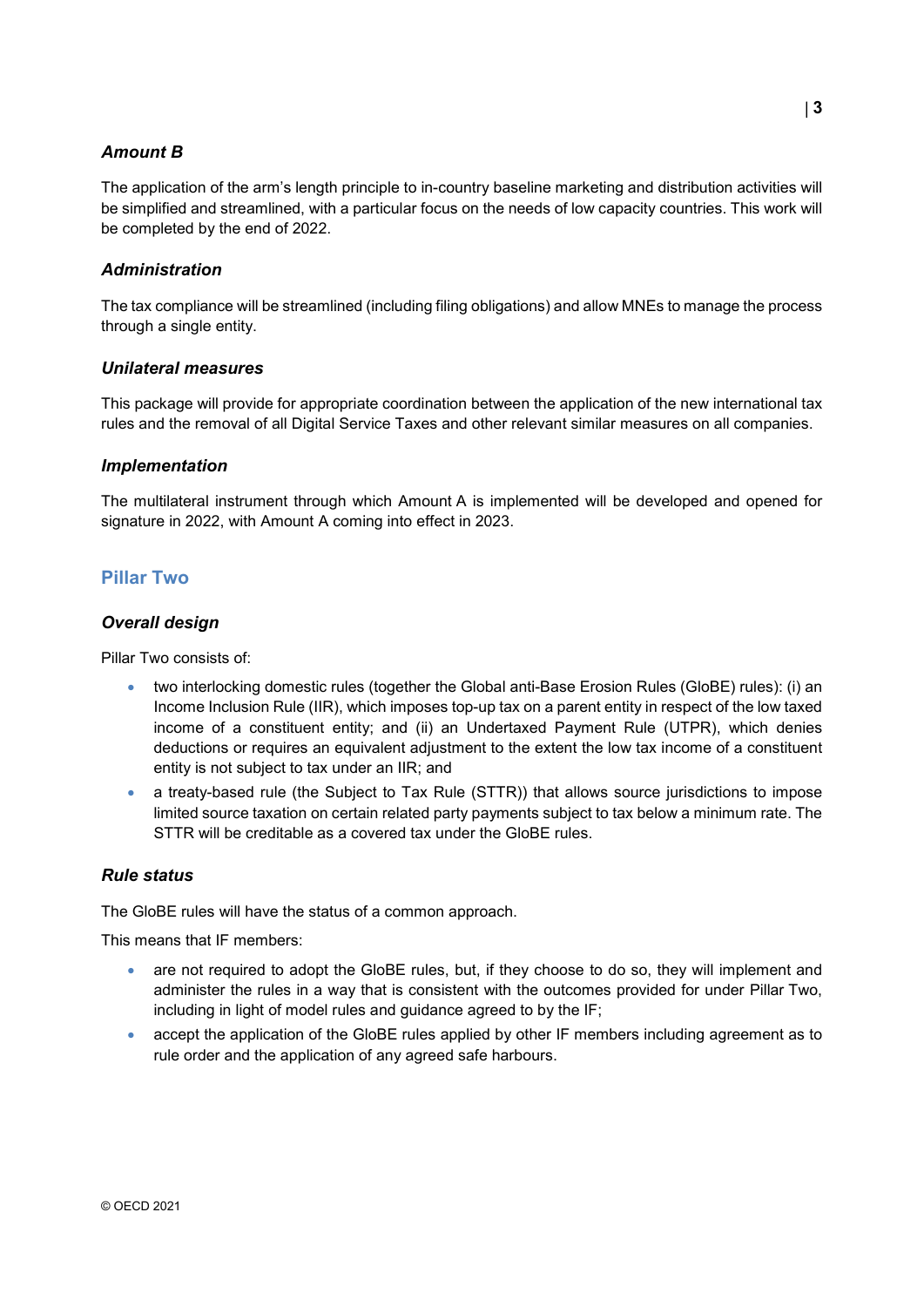## *Scope*

The GloBE rules will apply to MNEs that meet the 750 million euros threshold as determined under BEPS Action 13 (country by country reporting). Countries are free to apply the IIR to MNEs headquartered in their country even if they do not meet the threshold.

Government entities, international organisations, non-profit organisations, pension funds or investment funds that are Ultimate Parent Entities (UPE) of an MNE Group or any holding vehicles used by such entities, organisations or funds are not subject to the GloBE rules.

## *Rule design*

The IIR allocates top-up tax based on a top-down approach subject to a split-ownership rule for shareholdings below 80%.

The UTPR allocates top-up tax from low-tax constituent entities including those located in the UPE jurisdiction under a methodology to be agreed.

## *ETR calculation*

The GloBE rules will operate to impose a top-up tax using an effective tax rate test that is calculated on a jurisdictional basis and that uses a common definition of covered taxes and a tax base determined by reference to financial accounting income (with agreed adjustments consistent with the tax policy objectives of Pillar Two and mechanisms to address timing differences).

In respect of existing distribution tax systems, there will be no top-up tax liability if earnings are distributed within 3 to 4 years and taxed at or above the minimum level.

## *Minimum rate*

The minimum tax rate used for purposes of the IIR and UTPR will be at least 15%.

## *Carve-outs*

The GloBE rules will provide for a formulaic substance carve-out that will exclude an amount of income that is at least 5% (in the transition period of 5 years, at least 7.5%) of the carrying value of tangible assets and payroll.

The GloBE rules will also provide for a *de minimis* exclusion.

#### *Other exclusions*

The GloBE rules also provide for an exclusion for international shipping income using the definition of such income under the OECD Model Tax Convention.

## *Simplifications*

To ensure that the administration of the GloBE rules are as targeted as possible and to avoid compliance and administrative costs that are disproportionate to the policy objectives, the implementation framework will include safe harbours and/or other mechanisms.

#### **4** |